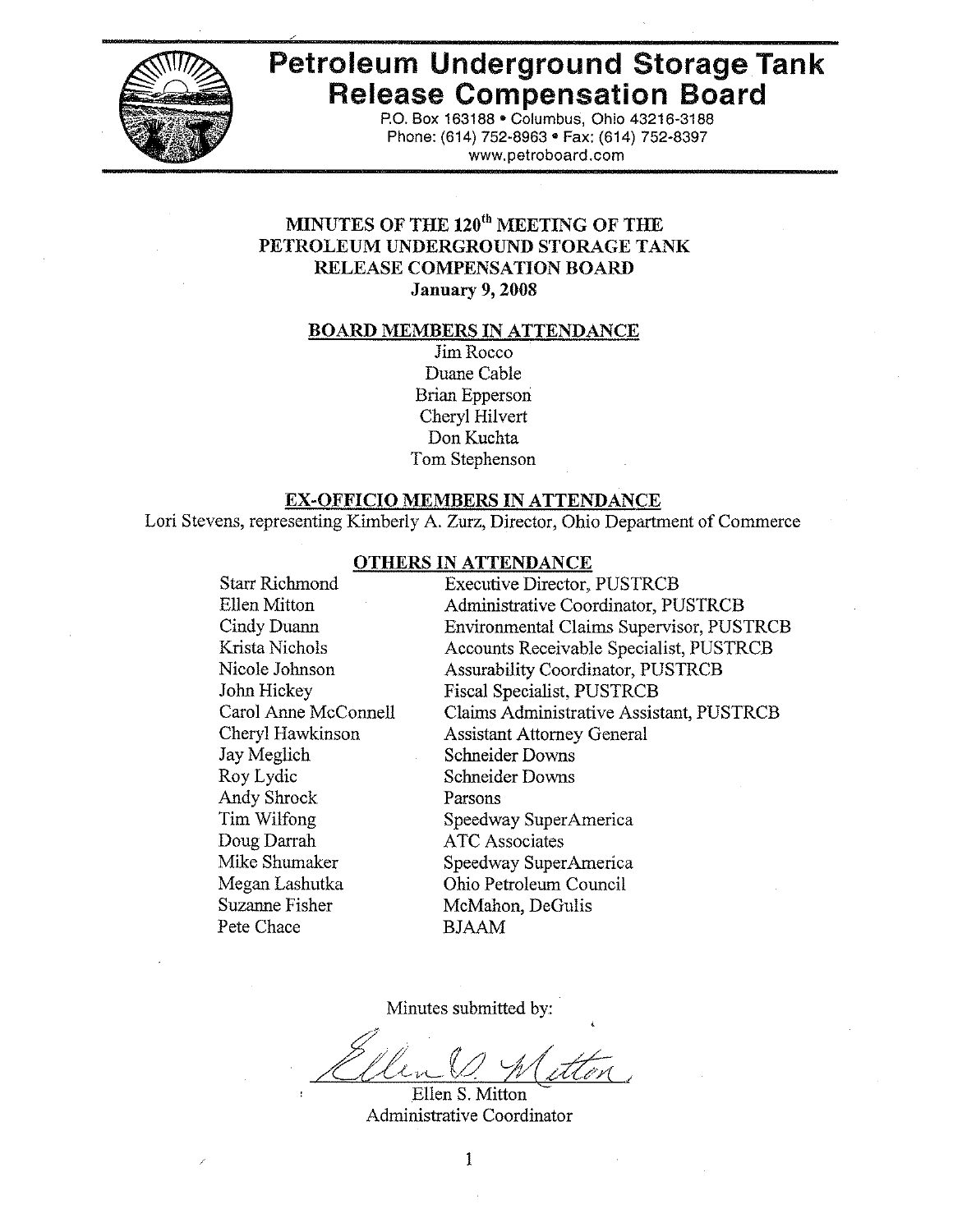# **Call To Order:**

Immediately following the 10:00 a.m. Public Hearing for the Board's proposed rule amendments, Chairman Rocco convened the one hundred twentieth meeting of the Petroleum Underground Storage Tank Release Compensation Board on Wednesday, January 9, 2008, at 10:15 a.m. The following members were in attendance: Jim Rocco; Tom Stephenson; Mayor Don Kuchta; Brian Epperson; Cheryl Hilvert; Duane Cable; and, Lori Stevens, representing Director Kimberly Zurz, Ohio Department of Commerce.

The following members were not in attendance: Chris Glaros, representing State Treasurer Richard Cordray; Chris Geyer, representing Christopher Korleski, Director, Ohio Environmental Protection Agency; John Hull; and, Nancy Kister.

Chairman Rocco asked if there were any comments, questions, or discussions regarding the minutes from the November 14, 2007, board meeting and there were none. Ms. Hilvert moved to approve the minutes. Mayor Kuchta seconded the motion. A vote was taken and all were in favor. The motion carried.

# **Ratification of Previous Motions**

Chairman Rocco explained that due to an administrative error, Mr. Tom Kmiec had not yet been reappointed as a member of the Board. The chairman stated that pursuant to R.C. 3737.90(A), if a Board member is not immediately reappointed, that member continues in the capacity of a Board member for sixty days after the term has expired or until a new member is appointed, whichever occurs first. Mr. Kmiec's appointment expired on July 11, 2007. Therefore, the sixty days expired on September 11, 2007. Chairman Rocco said that because Mr. Kmiec seconded motions in both the September 12 and November 14, 2007, Board meetings, the Board needed to ratify the motions that were seconded by Mr. Kmiec.

Chairman Rocco presented the motions that Mr. Kmiec seconded in the September 12, 2007 meeting:

"Chairman Rocco entertained motions from the floor for nominations for officers for the upcoming year. Mayor Kuchta nominated Mr. Jim Rocco to continue in his role as Chairman and Mr. Kmiec seconded. Hearing no other nominations, Mayor Kuchta made a motion to close the nominations and to elect Jim Rocco as the Chairman. Mr. Kmiec seconded. A roll call vote followed. The following members voted in the affirmative: Messrs. Rocco, Hull, Cable, Epperson, Kmiec, Kuchta, Stephenson, Geyer, and Mss. Hilvert, Stevens, and Kister. There were no nays and the motion passed. Mr. Rocco will remain as the Chairman."

Mayor Kuchta moved to ratify the original motion as stated in the above paragraph. Mr. Stephenson seconded and a vote followed. All were in favor and the motion passed.

Chairman Rocco said that in the next motion "Mayor Kuchta nominated Mr. John Hull to remain as the Vice Chairman. Mr. Kmiec seconded. Hearing no other nominations, Mayor Kuchta moved to close the nominations and to elect John Hull as Vice Chairman. Mr. Kmiec seconded. A roll call vote followed. The following members voted in the affirmative: Messrs. Rocco, Cable, Epperson, Kmiec, Kuchta, Stephenson, Geyer, and Mss. Hilvert, Stevens, and Kister. Mr. Hull recused himself from the vote. The motion passed. Mr. Hull will remain as Vice Chairman."

Mayor Kuchta moved to ratify the original motion as stated in the above paragraph. Mr. Stephenson seconded and a vote followed. All were in favor and the motion passed.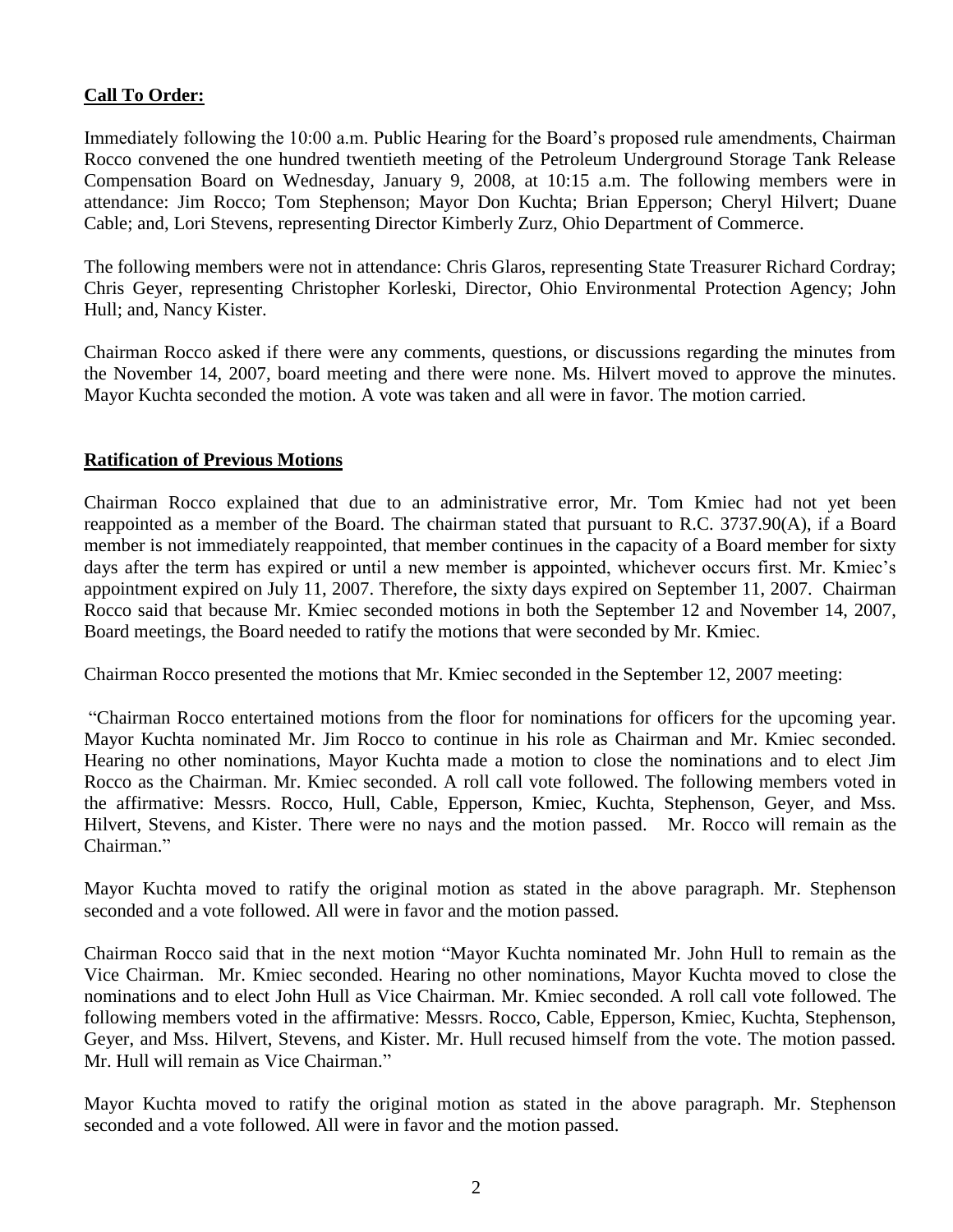Chairman Rocco indicated the motions seconded by Mr. Kmiec at the November 14, 2007, meeting were as follows:

"Mr. Stephenson moved to authorize the Chairman or Vice Chairman to authorize Cheryl Hawkinson, Assistant Attorney General, to participate in lawsuits to be brought about by BUSTR. Mr. Kmiec seconded and a vote was taken. All were in favor and the motion passed."

Mr. Stephenson moved to ratify the original motion as stated in the above paragraph. Mayor Kuchta seconded and a vote followed. All were in favor and the motion passed.

"Mr. Hull moved to authorize the Chairman, in conjunction with the Search Committee, consisting of John Hull, Tom Stephenson, and the Chairman, to work with Ms. Richmond to develop a job description, set qualifications, and go forward with the advertising and implementing the search; and to set a maximum salary amount of \$75,000 for the position of Chief Fiscal Officer. Mr. Kmiec seconded."

Mr. Cable moved to ratify the original motion as stated in the above paragraph. Mayor Kuchta seconded and a vote followed. All were in favor and the motion passed.

"Mayor Kuchta moved to amend the motion to set the salary of the CFO at a maximum of \$73,800. Mr. Kmiec seconded. A roll call vote followed. Messrs. Rocco, Hull, Cable, Kmiec, Kuchta, Stephenson, Geyer, Glaros, and Mss. Stevens and Kister voted in the affirmative. Ms. Hilvert voted nay. The motion passed."

Mayor Kuchta moved to ratify the original motion as stated in the above paragraph. Ms. Hilvert seconded and a vote followed. All were in favor and the motion passed.

"Mr. Hull moved to vote on the original motion as amended by setting a salary at a maximum amount of \$73,800 for the position of Chief Fiscal Officer. Mr. Kmiec seconded and a roll call vote followed. The following members voted in the affirmative: Messrs. Rocco, Hull, Cable, Kmiec, Kuchta, Stephenson, Geyer, Glaros, and Mss. Hilvert, Stevens, and Kister."

Mr. Cable moved to ratify the original motion as stated in the above paragraph. Mayor Kuchta seconded and a vote followed. All were in favor and the motion passed.

# **BUSTR Report:**

Chairman Rocco called upon Ms. Lori Stevens, Acting Bureau Chief, BUSTR, to present the BUSTR report.

Ms. Stevens stated that at the end of December the Bureau of UST Regulations posted positions for four new BUSTR inspectors. The postings were for Mahoning, Lucas, Hamilton, and Franklin Counties. She said that this will help tremendously to meet the Federal Energy mandate to conduct on site inspections for each UST in Ohio every three years.

Ms. Stevens said that on December 7, 2007, a trial was held in Stark County Common Pleas Court for the BUSTR case of *State of Ohio v. Donald Coen, et. al.* (Case No. 2007-CV-02973). She said that on December 28, 2007, the Judge rendered the decision in favor of the State. The State of Ohio was awarded a penalty against the defendants totaling over 1.5 million dollars. Ms. Stevens said that prior to the trial, default judgment was granted in respect to the corporations: Coen Company, Rocket Oil and Carlton B. Land Company. Individual liability was found against Donald Coen for two of the corporations: Carlton B. Land Company and Rocket Oil. She said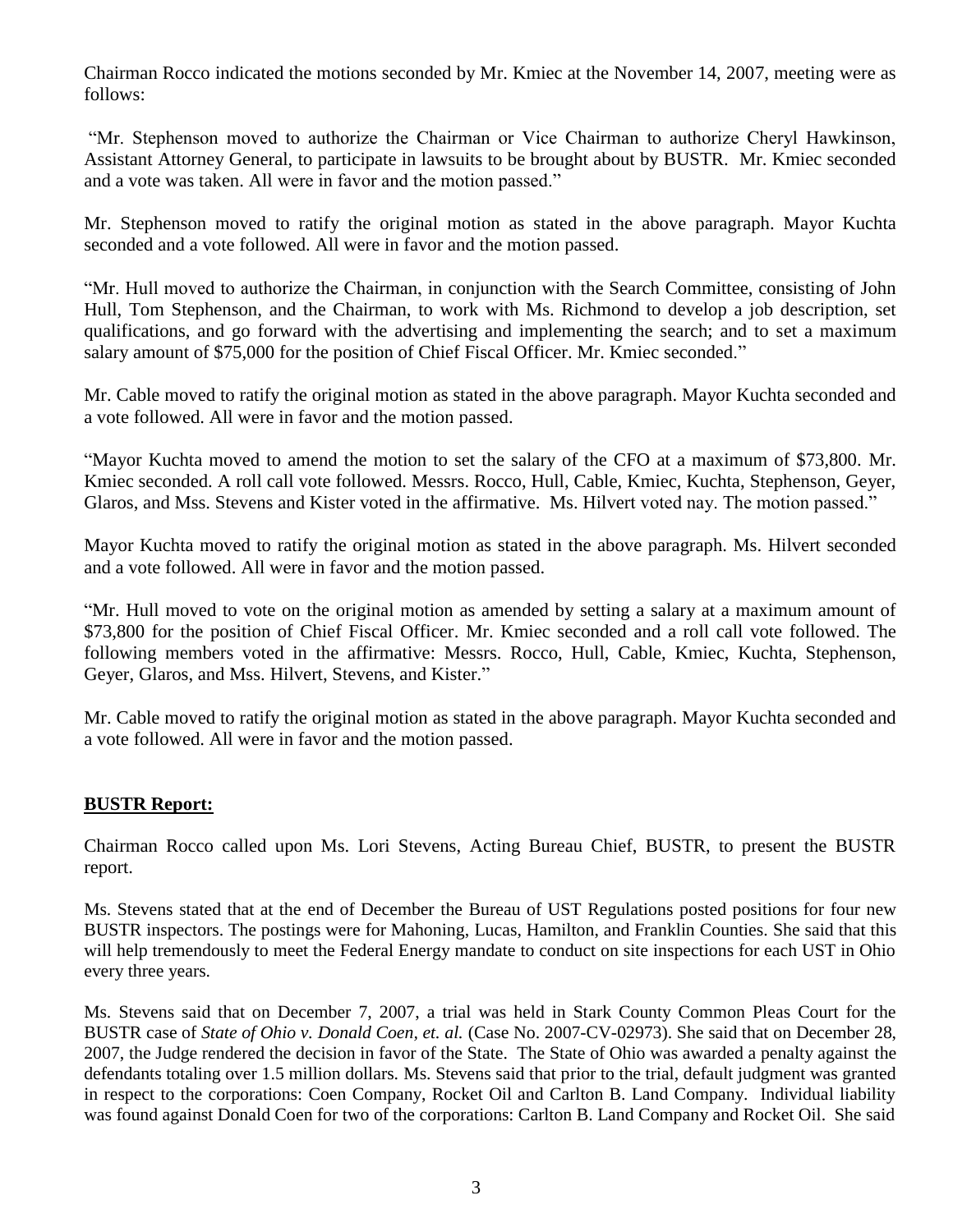that the case addressed a total of seven sites in Stark County: three sites needing corrective actions to address known releases and four sites currently containing improper out of service USTs. Prior to the trial, the State had settled with Robert Coen for three sites that he personally owns in Stark County. Ms. Stevens said that BUSTR has pending cases against Donald Coen, et. al, in seven additional counties.

Ms. Stevens said that the Domenici-Barton Energy Policy Act of 2005 is Federal legislation signed into law on August 8, 2005. This Act amended federal laws governing the underground storage tank program and would place notable additional requirements on the state of Ohio. She said that the BUSTR Rule Revision Advisory Committee ("committee"), consisting of UST owners and/or operators and other interested parties in Ohio, would meet on January 30, 2008, to finalize drafts of the Ohio Administrative Code section 1301:7- 9-06 and section 1301:7-9-07 to comply with recent changes in the federal law. She stated the committee also plans to propose language regarding delivery prohibition.

# **Financial Report:**

Chairman Rocco called upon Mr. John Hickey, Fiscal Specialist, to present the Financial Report. Prior to his report, Mr. Hickey introduced Mr. Jay Meglich and Mr. Roy Lydic from Schneider Downs to discuss the 2007 fiscal year audit. Chairman Rocco indicated that a copy of the final draft audit had been distributed to each Board member.

Mr. Meglich stated that Schneider Downs is in its final year of a five-year contract that will expire with the June 30, 2008 audit. He said that although the contract is for five years, Schneider Downs has actually been involved a relatively short period of time. He stated that during the past 18 months they have been able to audit and issue opinions for four years, including the 2007 report presented today.

Mr. Lydic was introduced and presented a summary of the 2007 audit report. He stated Schneider Downs identified one significant deficiency in internal control. However, this does not rise to the level of a material weakness. The deficiency relates to management's ability to produce a detailed accounts receivable aging schedule which could result in management making estimates relating to collectible accounts that may result in less accurate estimations of collectability. This issue was also identified in the 2006 audit.

Chairman Rocco called upon Executive Director Richmond to provide further explanation. Ms. Richmond said the Board currently estimates fees receivable using an historical collection average determined as a percentage of annual and late fee amounts collected versus those certified to the Ohio Attorney General's Office for collection. She stated that during the 2006 audit she consulted with the auditors regarding alternative ways to estimate the Board's allowance for uncollectible accounts. As a result of these discussions, she stated that changes to the Board's database system which will allow better tracking of the accounts receivable were recently implemented. With these changes in place, she stated she will be meeting with the auditors again and anticipates a new methodology will be fully adopted in fiscal year 2009.

Chairman Rocco requested that all Board members review the final draft and send any comments or concerns to Executive Director Richmond within the next week. At that time, the report with minor editing will be finalized and forwarded to the State Auditor.

Mr. Hickey asked if there were any questions regarding the October and November financials, which were mailed to the Board members. Hearing no questions, Mr. Hickey began his report with the November income and expense line items. He stated that we are 42% of the way through the fiscal year and, as indicated in the percent of budget column on the Monthly Income Figures spreadsheet, most line items are right on target with the budget. Mr. Hickey stated that tank revenue is currently at 97% of budgeted revenue,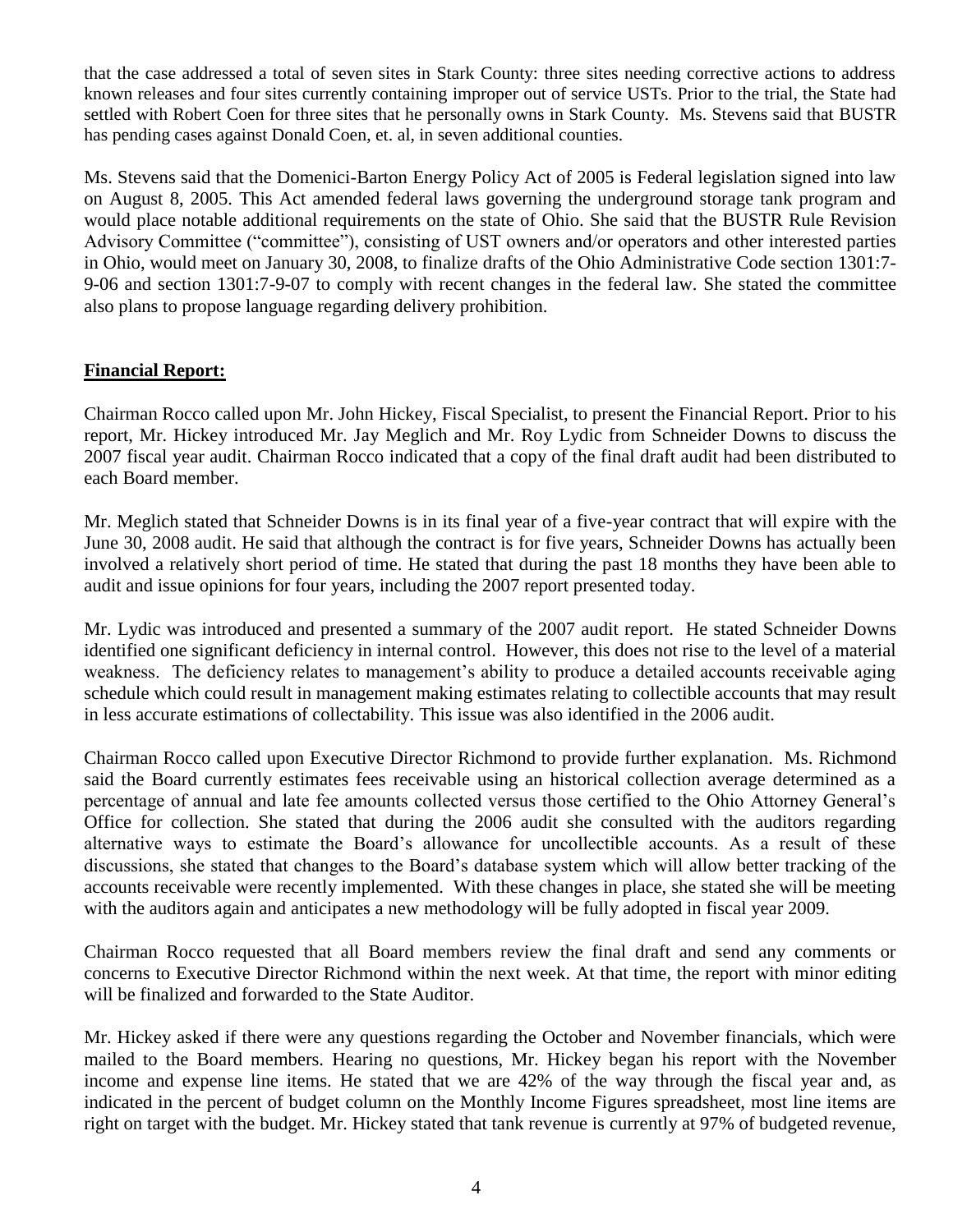totaling approximately \$14.6 million. He stated that 115 delinquent accounts totaling \$1,020,000 recently were sent to the Attorney General's Office for collection and their collection rate is approximately 30%.

Mr. Hickey stated that the Star Ohio interest rate is currently at 4.5%. He noted that interest income was budgeted at 5.0%, but at the beginning of the fiscal year the interest rate was at 5.25%. He said that percentage rate has been slowly dropping, however, because of the higher than expected rates at the beginning of the year, interest income should be on target with the budget for the year. He added that the advertising line item is above budget and will increase as a result of the Chief Fiscal Officer advertisements.

Chairman Rocco called on Ms. Krista Nichols, Accounts Receivable Specialist, to present the assurability report. Ms. Nichols stated that of the 7,987 paid facilities with one or more assurable tanks, there are 6,674 facilities that have passed the BUSTR data initial compliance check for upgrade requirements, leak detection, and registration fees. She said that 244 facilities had initial problems but had provided more information and a Certificate of Coverage has been issued. She said there were 65 facilities in pending denial status, which gives the owner 30 days to bring the facility into compliance before the issuance of a determination denying the Certificate. To date, eight determinations have been issued for 2007. Ms. Nichols stated 7,019 facilities have been processed with a remainder of 968 to be processed.

#### **Claims Report:**

Chairman Rocco called on Cindy Duann, Environmental Claims Supervisor, to present the claims report. Ms. Duann said the total maximum liability of in-house unpaid claims is \$26.9 million. This is the amount of claims adjusted for remaining deductibles that are in-house and pending review; no adjustment has been made for anticipated disallowed costs. She stated that claims had been submitted for 2,543 sites.

Ms. Duann said that 1,615 sites had a no further action (NFA) status and the average claims settlement payout per site is \$64,318. Ms. Duann noted that the average claim payout based on 100 sites that had received NFA status and had been cleaned up exclusively under BUSTR's 1999 and 2005 risk based corrective action rules is \$18,185 per site.

Ms. Duann stated that there are currently 34 claims under appeal, noting that number is higher than normal. She said that some of those claims which were appealed have had more information submitted and are being further reviewed to determine if a settlement addendum is justified.

Ms. Duann said that in the last six months, the Board received 448 claim packages, averaging 75 claims per month. She said that during that same time period, the staff settled 381 claims and closed 40 claims for an average of 70 claims per month.

Ms. Duann noted that the \$3.4 million settlement amount offered in the past six months is lower than the targeted amount of \$4.5 million for the first half of the program year. Ms. Duann stated that during the past four years, lump sum settlements were made to major oil companies settling 410 claims. She said that this year there had not been any lump sum settlements. She stated that productivity is actually up with individual claims reviewers reviewing/settling more claim packages but due to disallowed costs for things like late filing and no pre-approval, the amount of settlement dollars is down.

Ms. Duann said that during the first six months of this program year, the Board received 62 eligibility applications, and, in that same time period, determined a total of 61 eligibility applications. She said there were 39 approved eligibilities and 22 denied eligibilities.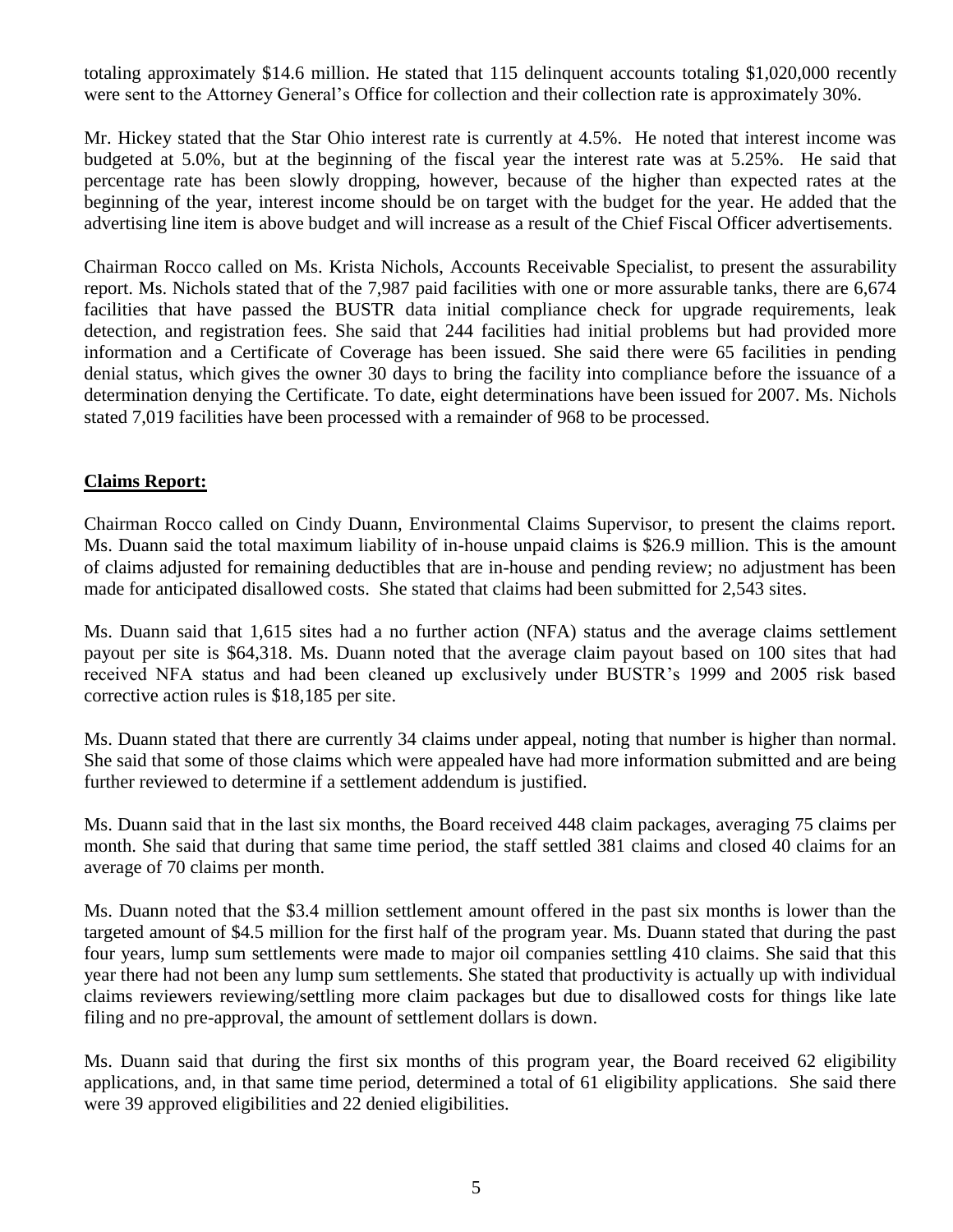Ms. Duann said that the Board received 75 cost pre-approval applications in the past six months and determined 117 pre-approval applications.

# **CFO Search Update**

Chairman Rocco called on Executive Director Richmond for an update regarding the search for the Chief Fiscal Officer (CFO). Ms. Richmond said that the search committee, comprised of Jim Rocco, John Hull, and Tom Stephenson, met with Dave Reeder and Ms. Richmond to discuss the position description and qualifications required to fill the CFO vacancy. She stated that the committee reviewed the current position description, a draft description prepared jointly by Ms. Richmond and Mr. Reeder, the qualifications, and also a draft job posting.

Ms. Richmond said that as a result of that meeting, some of the many miscellaneous duties required of the previous CFO had been evaluated and placed elsewhere within the staff. She stated that the primary change in the CFO position was transferring the responsibility of the day-to-day office management type functions and the processing of the certificates of coverage to the Assistant Director. She stated that some of the administrative duties (i.e., benefits, public records, and personnel) were transferred to the Administrative Assistant. Ms. Richmond said that the final result of the job description focuses on the financials and computer operations.

She stated that the job posting is now available on the State of Ohio's On-Line Employment Application Processing (OLEAP) website. She said the position description is also available on the Board's website. Ms. Richmond stated that the position will be advertised in The Columbus Dispatch and also on the Ohio Society of CPA's website, with an application deadline of February 1, 2008.

Ms. Richmond said that it is her intent to review and interview applicants during February and to present a recommendation for the CFO position to the Board members at the March  $12<sup>th</sup>$  Board meeting.

#### **New Business**

#### *Certificate of Coverage Ratification*

Chairman Rocco called upon Ms. Richmond to present for ratification by the Board the lists of owners who either, since the last Board meeting, had been issued or denied a Certificate of Coverage.

Ms. Richmond explained that behind Tab 7 there are two lists of owners. The first is a listing of owners who had been issued a program year 2006 Certificate of Coverage; and, behind the blue divider page, a listing of owners who had been denied a program year 2006 Certificate of Coverage. She said that behind Tab 8 there are also two lists of owners. The first is a listing of owners who had been issued a program year 2007 Certificate of Coverage; and, behind the blue divider page, a listing of owners who had been denied a program year 2007 Certificate of Coverage.

Ms. Richmond said that the process used to review the fee applications and issue or deny a Certificate of Coverage included a review for completeness to determine that full payment had been made, that financial responsibility was demonstrated, and that the BUSTR registration was complete. In a second level of review, BUSTR registration data is considered to determine whether tanks for which coverage is sought are in compliance with BUSTR rules. Ms. Richmond said if there are no issues, the facility receives a Certificate of Coverage.